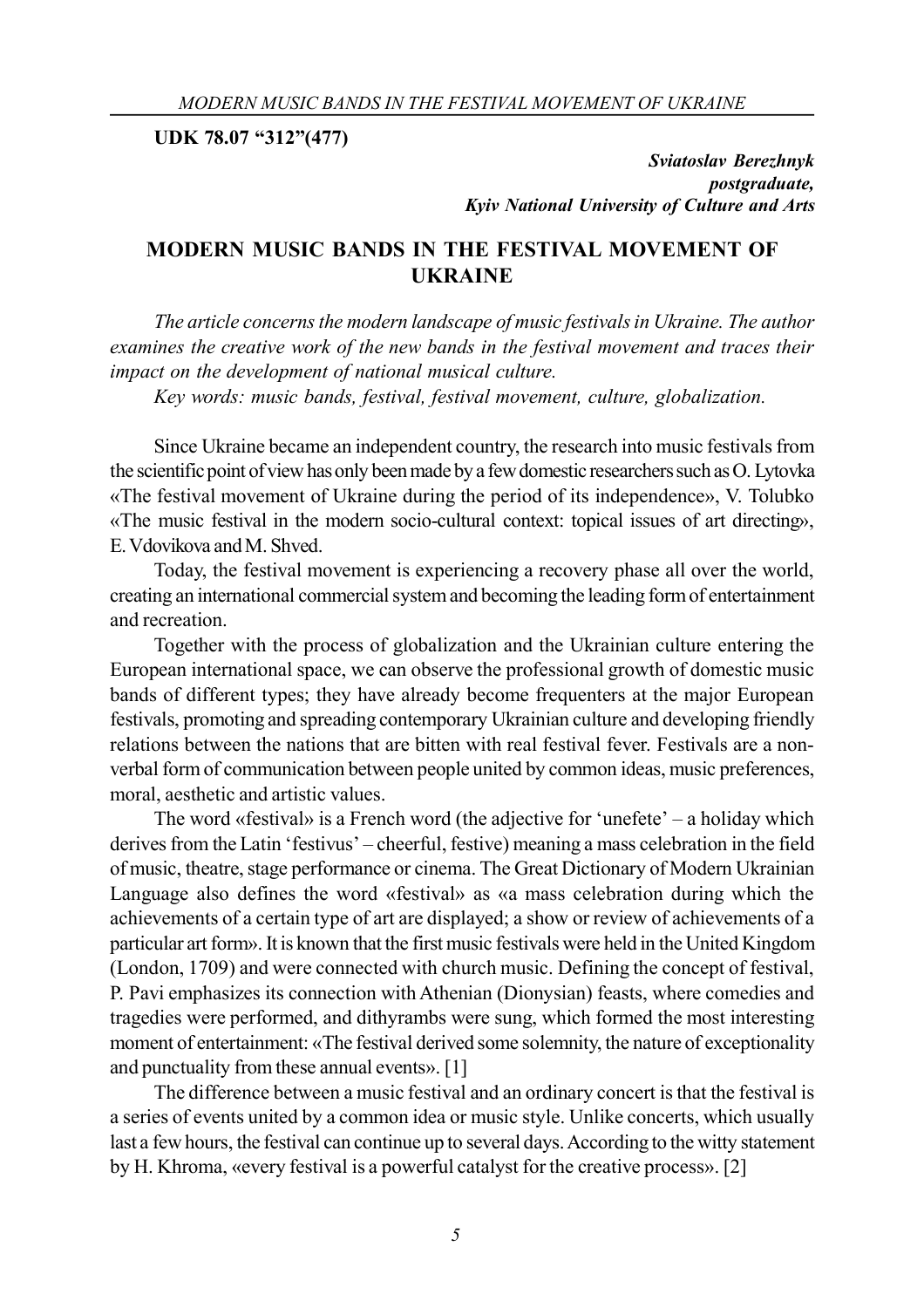## *MODERN MUSIC BANDS IN THE FESTIVAL MOVEMENT OF UKRAINE*

Ukraine is the venue for modern competitions and festivals in the field of contemporary and classical music. Contests among young pop singers such as «Chervona Ruta» (since 1989, in different cities of Ukraine), «Krok do zirok», «Tavriiski igry» and the music contest «Kiev MusicFest» (since 1989) have already become traditional. Significantly, various competitions are held not only in the capital. So, there is the international music festival «Kharkiv Assemblies» and the contest for young composers «PenIaTOICh» («ПенІаТОІЧ») in Kharkiv, which contributes to the development of talents among creative young people [3].

In Ukraine, music festivals appeared in the early 90s, as a coercive alternative to concert tours for music bands and artists, as after the collapse of the USSR, culture sphere was not sufficiently funded, and the bands did not have regular concerts and revenue. Starving for commercial success, former directors of the organizing committees engaged themselves in show business and began to call themselves «producers», releasing huge amounts of mediocre pop projects, being focused on their own self-enrichment only and depreciating Ukrainian culture with their Russified «pop stars», who contributed to the downslide of aesthetic and moral preferences of the people in the direction of the uncouth media space.

At the same time, there were idealists who established a real Ukrainian festival movement. They allied, received generous support from the Ukrainian Diaspora abroad, and embarked on the difficult way of creating the new Ukrainian musical culture. They found real gems of Ukrainian folk song in its fresh and modern forms, discovered new talents and bands that eventually reached the international level and now represent our music culture abroad, occupying top positions in European music charts and sharing the stage with the most famous world performers. The victorious performance of the Ukrainian singer Ruslana Lyzhychko at the song contest «Eurovision – 2004» popularized Ukrainian music at home and abroad. Thereby, «Eurovision – 2005» was held in Kiev.

The new wave of Ukrainian music covered all the domestic festivals which were closely intertwined with the national musical tradition and folklore. New forms of music appeared (Cossack and Kant song, Doom rock, kolomyika rap, etc.). In 2015, at «SzigetFest», which is one of the largest festivals in Europe and is held in Hungary, our country was worthily represented by 8 best Ukrainian bands. Visitors to the festival could enjoy Cossack rock by «Haidamaky», elegant and atmospheric Folktronic band «Onuca», which embodies the blending of various Ukrainian folk instruments (reed pipe, ocarina, bandura, trembita) with electronic music. Ethno-chaos band «DakhaBrakha», which is recognized not only in Ukraine but all over the world, performed at «Sziget» for the second time, gathering all fans of Ukrainian ethno-music. At the Campfire site there were performances given by two Ukrainian artists, «StasDerkach & BogdanMatviychuk», and «TheGoldenBrown» and «TheSameToy».

The first festival of contemporary Ukrainian art in Paris was inaugurated by a concert of «Okean Elzy» in 2015; the band performed in the largest Parisian concert hall, «Olympia», and proved that high-quality Ukrainian music is perceived by foreign listeners with enthusiasm.

This year has been marked with a lot of Ukrainian festivals and almost all of them were held at the European level, which is a great virtue for the development of culture and tourism in our country. Local authorities try to create favorable conditions for organizing and conducting festivals, and sometimes cover the major share of the expenses from their budgets. All this happens upon the initiative of individuals who understand the importance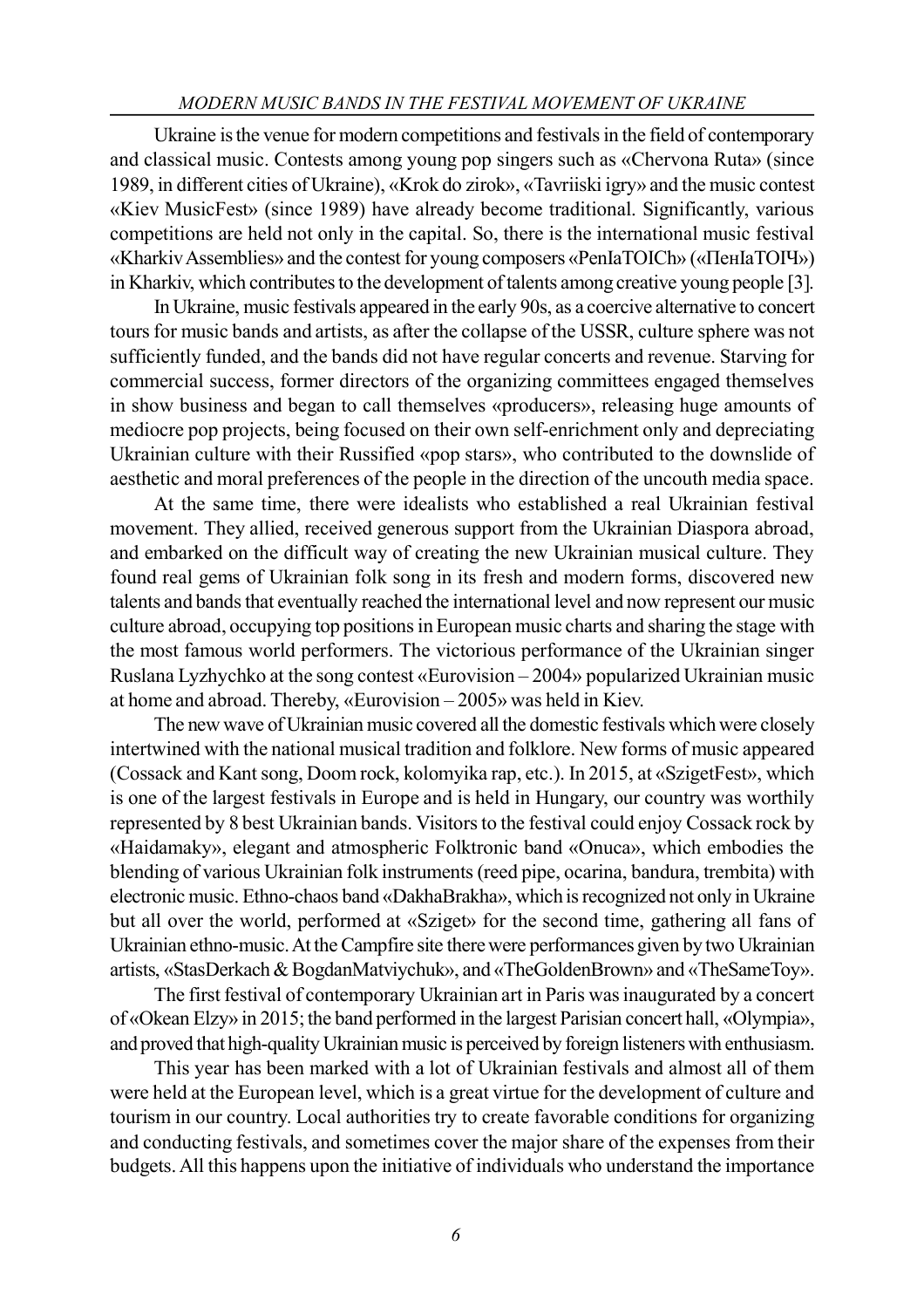of cultural projects and support the future of our music culture. Unfortunately, these programs remain neglected by the Ministry of Culture, whose main responsibility is to form appropriate structures that would resolve the organizational and financial problems connected with the festivals.

This summer festival season has been represented by many traditional musical events of Ukraine. The most remarkable of these festivals were such festivals-giants as «Zakhid» («West»), «Faine Misto» («Beautiful City»), «Kraina Mrij» («Country of Dreams»), «KyivOpenAir», «Koktebel Jazz», «Chernihiv JazzOpen», «Third international O-Fest-2015», «VorsklaRock'n'Ball», «Rock Bulava», and «East-Rock». Similarly to those in Europe, all major Ukrainian festivals took place on different stages (one large stage and several small ones), providing separate rest areas, parking zones, camping areas and all sorts of amusement areas. Significantly, the majority of the festivals refused foreign headliners in favor of our local artists. There fore, the large stage of the «West» festival featured Oleh Skrypka «VV», «Boombox», «the HARDKISS», «TNMK», and perhaps the most prominent band of our country, «Okean Elzy».

There were a lot of interesting surprises on the small stage. A considerable amount of music in Ukrainian language appeared. New names came in full force, and it would be fair to highlight the amazing young band, «Terytoria Prostoru» («Theory of Space»), with their wonderful patriotic music filled with poetic and lyrical texts.

It is also difficult to come by the dance punk in the spirit of «The Strokes» interspersed with carnival craziness on stage, which was demonstrated by the band «GivemetheLight!». This explosive band had already managed to develop a reputation of favorites at youth rock parties in Kyiv with their light and refreshing behavior at concerts, even before they appeared on stage.

 Their music should not be left unmentioned: light dynamic compositions intersecting with sophisticated timing and elaborate electronic inserts, which is why the band will always be in the limelight, wheresoever they perform.

The newly appeared Ukrainian music group «BAHROMA» is tireless to surprise the audience with their bright albums. By means of individual intonation and original arrangements, the musicians deliver their coherent sound. «A stenography of feelings and emotions», «a happy blend of epigonism and drive» – this is what they say about the songs of «BAHROMA». The entire concert halls join them in their singing all over Ukraine, and the band's hits can be heard on television. «BAHROMA» have attended almost all major festivals in Ukraine this summer, showing true professionalism. This group has reached new horizons among young artists in our country, and is now on a level with such wellknown groups as «the HARDKISS», and «O'torvald».

The most significant festival for Ukrainian culture was this year's «Bandershtat 2015» This year, it is being held under the slogan «Restart».

The first day showed that the audience of the festival was expanding, because the festival was visited by a large number of families with children. It is no surprise, for kids could enjoy a day in a children's playset with lots of different master classes. The youngest visitors of the festival had the opportunity to learn how to make talisman dolls, greeting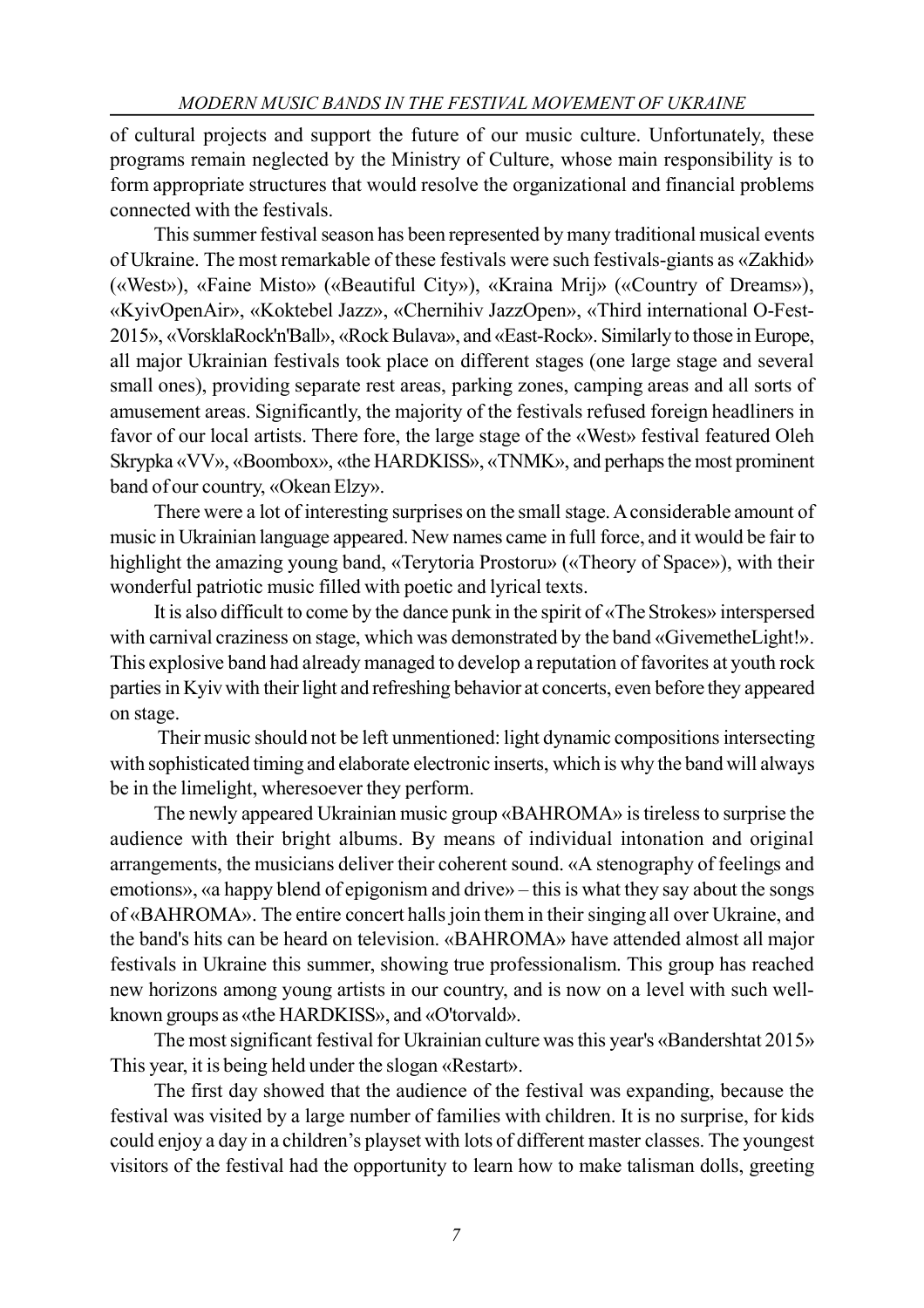cards, bracelets of ribbons, carton wind spinners, painted glass, etc. In addition, there was a photography studio, an amusement site and sports area.

During the two days of the music festival «Bandershtat 2015» (July 31 - August 1, Hippodrome, Lutsk), many groups performed on the main stage. The last day of the festival was especially memorable; it was the final musical blast that knocked all the listeners out.

This time, the openers were the inflammatory «Sertsevyi Napad» («Heart Attack») from Chernivtsi. The musicians immediately began to fill every corner of the fan zone with their punk energy. Despite the boiling heat, the audience were dancing wild.

The next performers were the band from Lutsk, «Fiolet» («Violet»). Serhii Martyniuk, the leader, better known as Colossus, simply rested with his body and soul on the stage. He left the position of the art director of «Bandershtat 2015» for an hour to present his portion of lyrics and drive to the audience.

The next group was a young project from Kyiv, «ONUKA», who had received recognition not only at home but also abroad. The band played on the main stage of «Bandershtat» for the first time. The incredible sound of various wind instruments and electronic music created charming atmosphere at the festival. The power of trembita, sensual pipe, light sound of bandura combined with electronic drums, keyboard and omnichord touched everyone's feelings.

After the sensitive «ONUKA», the stage was taken by the unique and hot «O'Torvald». It is difficult to describe what was happening both on the stage and in the fan zone. The band leader, Zhenia Galych, set such a rousing pace that everyone who had been sleeping in a tent camp woke up. «Satisfied, tired and sweaty» – this was the audience after the performance of «O'Torvald». But was it really an official performance? It was more like a meeting with some long-time friends.

The band closing the main music stage on the third day, as well as the festival itself, was «Brutto». It seems that it was the last surge of strength, energy and craziness. All the guests of the festival gathered on the stage. «Brutto» organized a real show, and, having forgotten about the time, covered the audience with songs as if they were storm waves. Musicians kept jumping across the stage like rubber balls, singing non-stop and warming the crowd up to a maximum pivotal point.

The fan zone was blazing with fireworks, the people were massively floating in «stagediving» («Stage diving», – the behavior of crowds of fans at a concert, most frequently of a rock group, in which one person climbs up the stage during the performance and jumps back into the crowd trying to hold him\her with their arms up in the air). The Belarusian-Ukrainian group «Brutto» will remain in the memory of the visitors for a long time. Those who wanted to have some more fun went to see the acoustic stage of «Bandershtat» and listen to «PianoExtremist», «Lady Arlette», «Kolir» («Color») and others. We expect a continuation of this favorite tradition of ours next year.

In the meantime, the Ukrainian group «Kozak System» took part in the concert called «SuperPremiery», which took place during the festival «Opole 2015» and was broadcast live to millions of Polish viewers by the live channel «TVP1». The musicians performed the song «Kochaj i Zyj», which had been recorded featuring the Polish band «RedLips». This track was chosen for the «Opole» festival by the listeners from more than 150 songs. According to the results of the SMS-voting, this song entered the top-3 list of the best